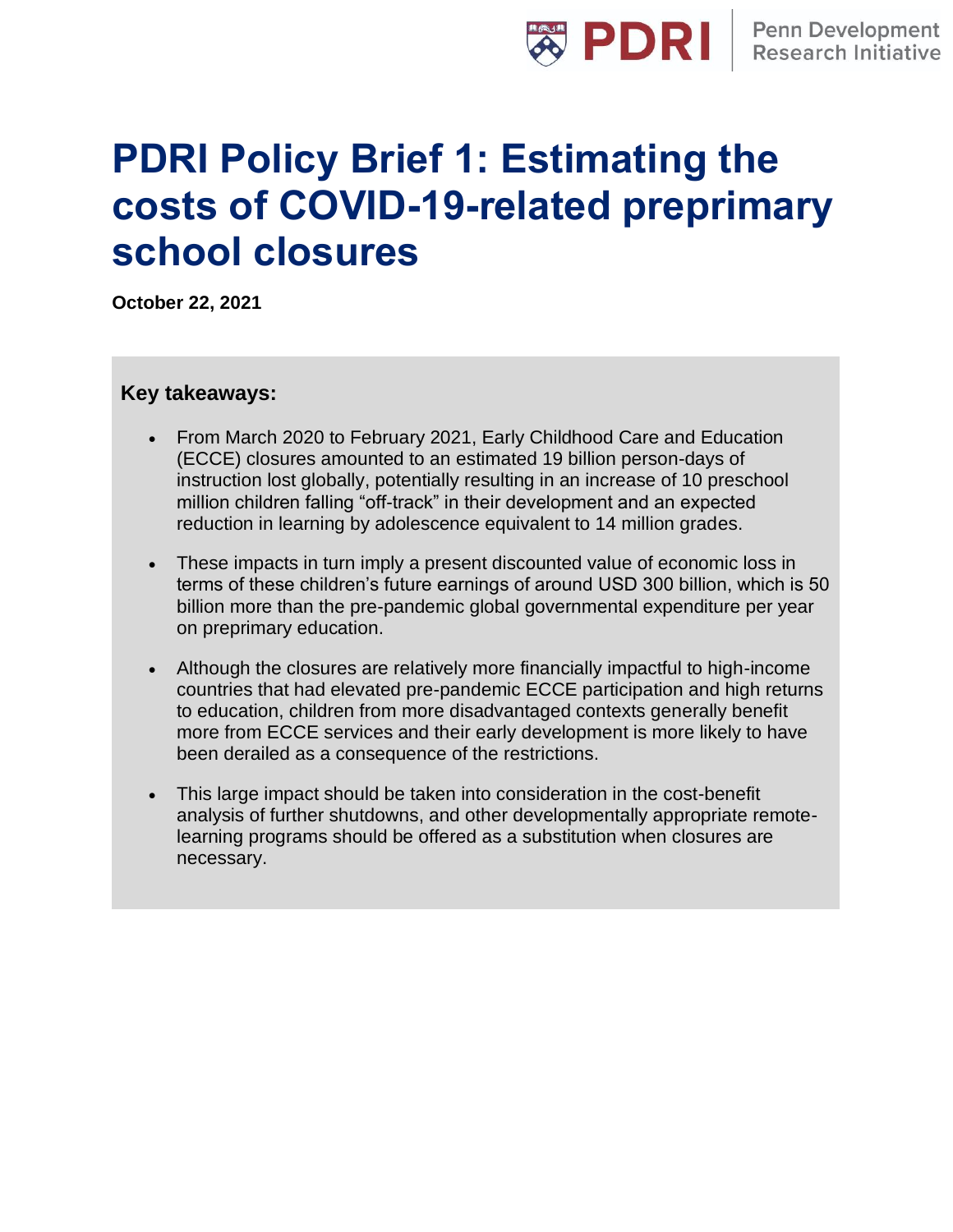## **Background:**

The study analyzes the impact of one of the several measures of infection containment that were taken during the COVID-19 pandemic: the shutdowns of ECCE (e.g., preprimary school) services. Since March 2020, more than 80 countries have decided to implement lockdowns with direct effects on around 1.4 billion children of various ages. In April 2020, there were already millions of children of preschool age across the globe who, along with their household members, were facing disruptions in their access to ECCE services due to such restrictions. When remote learning and online substitutes were offered, they were likely to be less effective for younger children relative to older students due to young children's greater need for direct supervision, close contact, substantial monitoring, and emotional care; moreover, the feasibility of such remote learning programs was more challenging in less advantaged contexts globally and within countries.

## **Research design:**

This study offers a first estimate of the impact of ECCE closures both in the short term and long term through the application of simulation methods to pre-pandemic, observational data from 196 countries. The outcomes the authors investigate are preschool-age children's access to ECCE instruction, their expected early development, their expected adolescent learning, and finally their expected adult earnings globally. The study also explores heterogeneous implications of the shutdowns across countries belonging to different income categories. The authors exploit UNICEF and UNESCO data on school closures and ECCE participation, MICS data on early childhood development, PISA data for adolescent learning, and finally apply rates of returns to schooling from a prior review by [Fink et al. \(2016\)](https://pubmed.ncbi.nlm.nih.gov/27357091/) to provide estimates of earnings losses. They use random-effects meta-analysis to map observational outcomes pre-COVID to the potential impacts due to ECCE services shutdowns.

#### **Results:**

The study focuses on shutdowns in the period from March 2020 to February 2021, thus offering an estimate of the effect pertaining to only 11 months of pandemic-related restrictions. Approximately 167 million children suffered disruptions in their access to ECCE services during this period, corresponding to around 19 billion instructional days lost, with the largest impact being faced by middle-income countries.

Prior to the pandemic, around 84 million young children globally were estimated to be "off track" in their early childhood development; that number was increased by almost 11 million because of ECCE closures, especially in low and lower-middle-income countries. Net learning losses amounted to 14.18 million grades according to the authors, who specify a loss per child and year ranging from around 0.09 grades in high income countries to 0.17 in lower middle-income ones. The corresponding impact in the long run can be multifaceted and broad.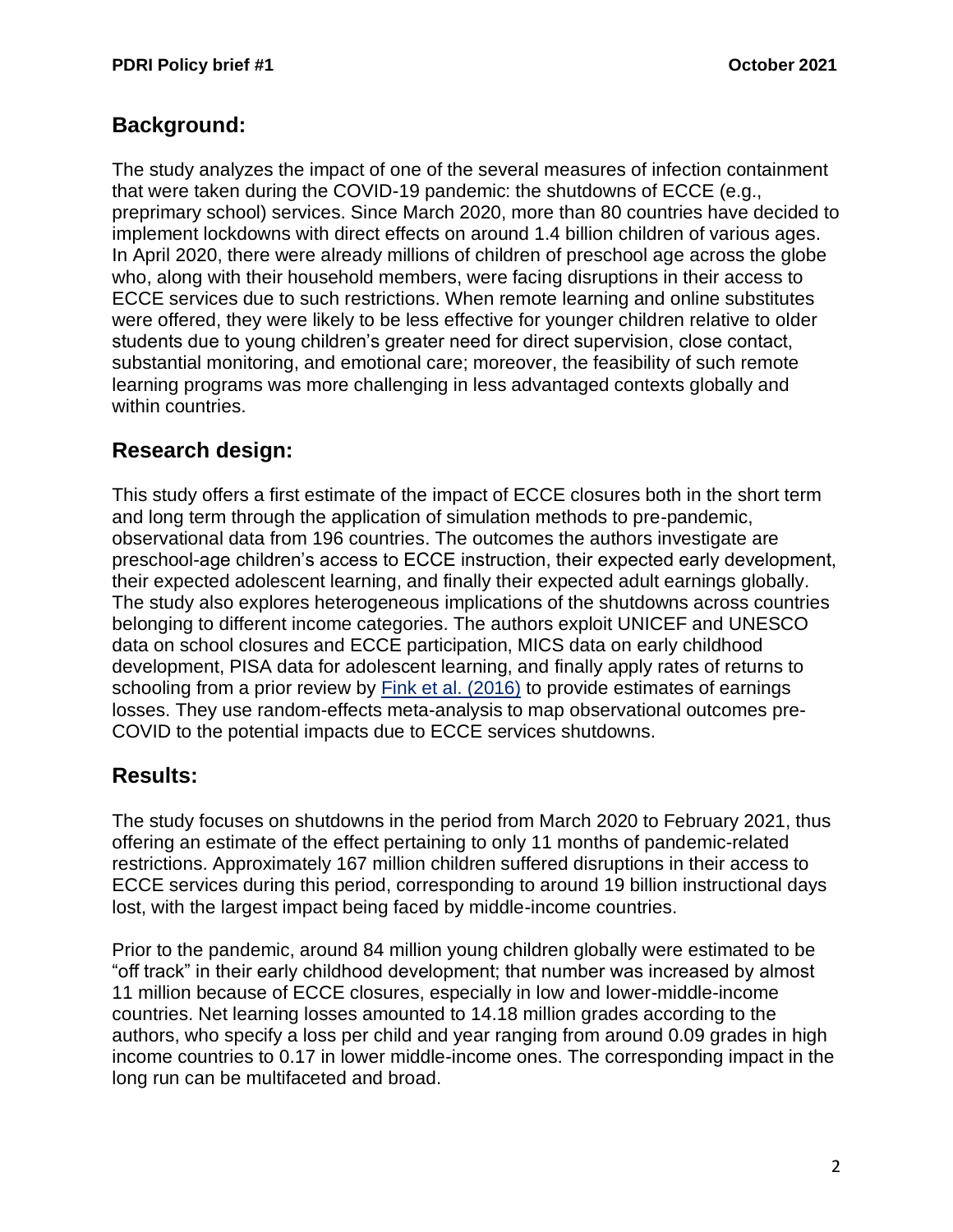In terms of losses in earnings corresponding to lower educational achievement, the study estimates a present discounted value of USD 308.02 billion – an economic loss exceeding by USD 50 billion the total annual governmental expenditures on preprimary education globally pre-COVID-19. There are likely to be other impacts of the ECCE closures not accounted for in this study, namely on the social-emotional skills of children, their and their parents' mental health, and others, implying further relevant economic outcomes. These first estimates represent an alarming result of high relevance for a large share of the global population.



Figure 1: Predicted total wage losses attributable to COVID-19-related ECCE closures between March, 2020 and February, 2021, by country (in USD million, purchasing power parity).

# **Policy Implications:**

The estimates provided by this paper show a worrisome effect of ECCE closures across the globe, with different impacts on countries according to levels of income. The potential persistence and magnitude of the consequences of these shutdowns for children and their future has high policy relevance.

When considering further ECCE closures, policymakers should include in their costbenefit analysis the potential educational, developmental and economic consequences for preprimary-age children facing such disruptions. The considerations pertaining to public health, therefore, should be paired with the analysis of possible consequences of such policies on these other indicators of well-being.

The vast literature and consensus around the importance of early childhood care and education cannot be ignored when making decisions around schools and ECCE service shutdowns. In the circumstances in which these measures are necessary, governmental effort should be directed to provide suitable substitutes tailored to the particular